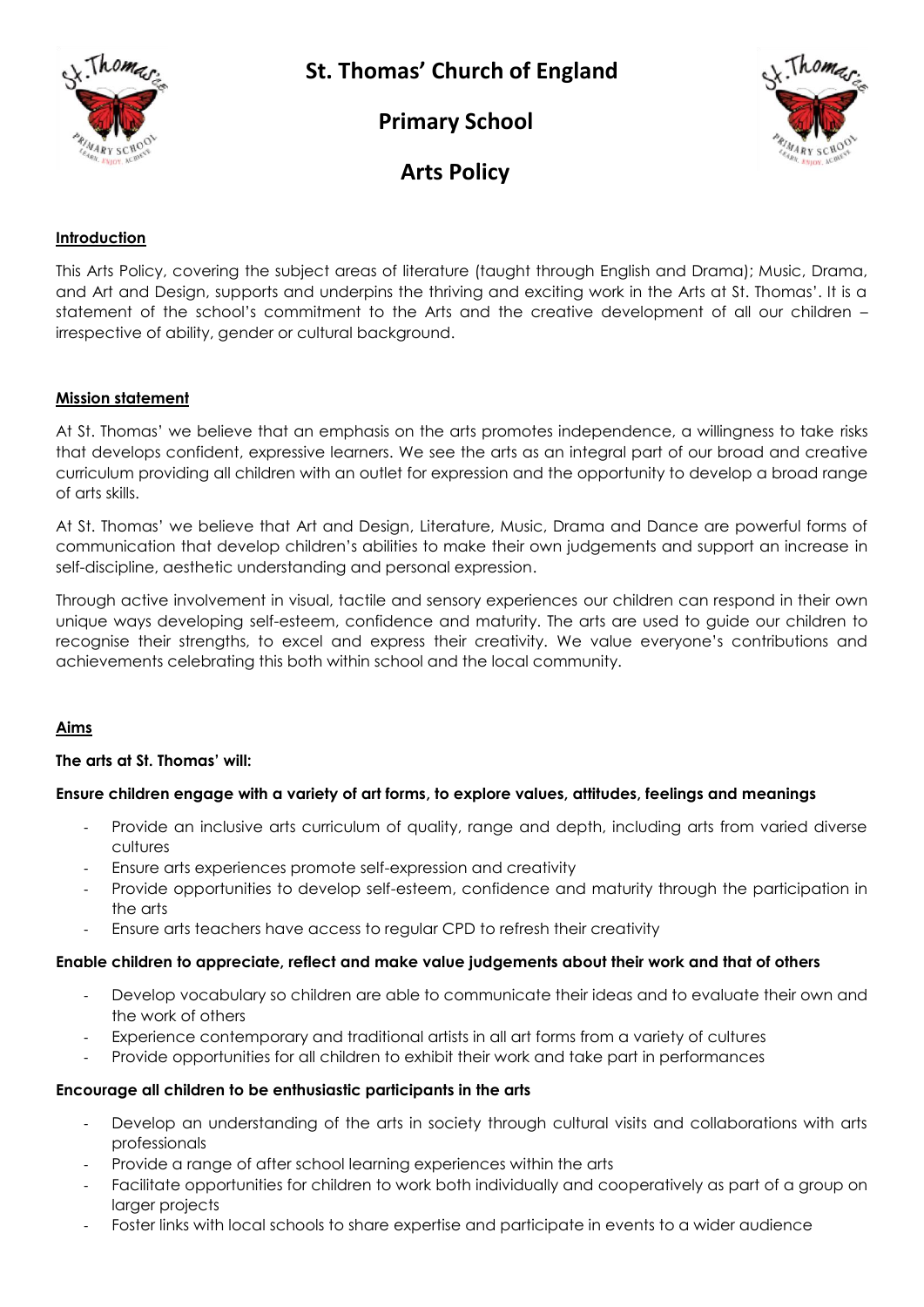

# **St. Thomas' Church of England**

 **Primary School**



## **Arts Policy**

## **Role of the Arts Team**

The Arts Team consists of the Subject Leaders for Art, Music, PE, Literacy and a Drama Professional. The team works together to:

- Develop a creative curriculum designed to ensure progression
- Support colleagues in developing arts practice
- Monitor progress in the arts
- Purchase and organise resources
- Identify opportunities for Arts Partnerships

## **Curriculum Provision**

## **Entitlement at Nursery and Foundation Stage**

- Creative Development in art and design, drama, music and dance are planned for each week through cross curricular and child initiated learning

### **Entitlement at KS1 and KS2**

- **Music** Is taught discretely by individual class teachers and is supported through weekly singing by a subject specialist. In addition all children participate in daily singing in Collective Worship and enhanced through the Sing Up Programme
- **Dance** Is taught through the PE curriculum and more focused workshops throughout the year
- **Drama** is taught by a drama professional as well as in cross curricula experiences
- Art and Design Is taught by a subject specialist as well as in cross curricula experiences
- **Digital Media** Is used and explored through both the computing and arts curriculum

### **Planning, Assessment, Progression and Evaluation**

The arts are planned both across the school and in year groups to ensure continuity and progression. Individual subject leaders and the Arts Team monitor planning and offer support and guidance. Lessons and children's work are evaluated by staff through discussion and observations and on- going teacher assessment is used to inform future planning. The nominated Arts Governor also monitors the arts provision.

### **Celebration**

At St. Thomas' we celebrate our children's work within the arts through:

- Awarding a Speaker of the Week
- Awarding artist of the Week
- Visual arts displays within and beyond the school community
- Super Singing Days
- Video and visual celebrations shared on the schools Facebook and Twitter pages
- Debating competitions
- Weekly assemblies
- School and local arts performances
- Class productions